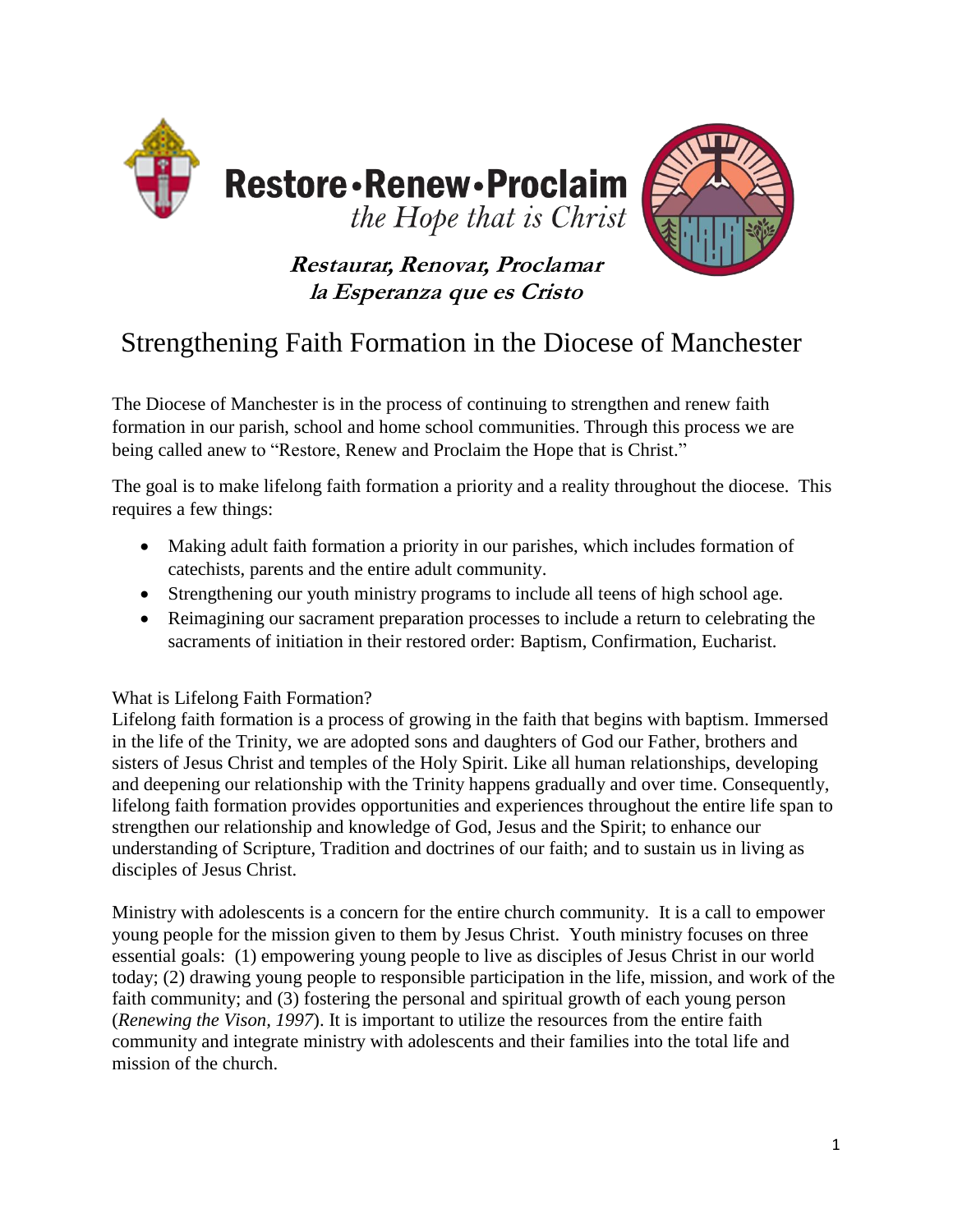In their 1999 document, *Our Hearts Were Burning Within Us*, the US Bishops made a "renewed commitment to adult faith formation, positioning it at the heart of our catechetical vision and practice." The document included their pledge "to support adult faith formation without weakening our commitment to our other essential educational ministries." Three major goals guide adult faith formation: (1) invite and enable ongoing conversion to Jesus in holiness of life; (2) promote and support active membership in the Christian community; and (3) call and prepare adults to act as disciples in mission to the world.

## **FAQ's**

Included here are some frequently asked questions regarding the celebration of the sacraments of initiation in the restored order. *(This is also referred to as "original order," "traditional order," or "proper order.")*

#### **1. What are the Sacraments of Initiation?**

The sacraments of Baptism, Confirmation, and Eucharist are interrelated and all three are required for full Christian initiation.

#### **2. What does restored order of the Sacraments mean?**

Restored order means returning the three sacraments of Christian initiation to the logical order in which they were designed to be celebrated: first Baptism, then Confirmation, then Eucharist. During the first five hundred years or so of the history of the Church, it was always the case that the sacraments of Christian initiation were celebrated in this sequence.

#### **3. Why is the Diocese of Manchester changing the age of Confirmation?** By placing Confirmation at this age, the Diocese of Manchester will be following the natural sequence of the sacraments of Christian initiation. In addition, by placing Confirmation prior to the reception of First Eucharist it makes it easier to view the Eucharist as the summit of Christian initiation.

#### **4. How is the celebration of Confirmation going to change in the Diocese of Manchester?**

The standard age of Confirmation is going to be third grade, and Confirmation will be celebrated at the same liturgy as First Communion. As a result, the preparation and reception of the sacraments of initiation throughout the Diocese of Manchester will be Baptism in infancy, Confirmation and Eucharist in third grade. Although not a sacrament of initiation, the Sacrament of Penance and Reconciliation will be received in the second grade.

#### **5. What are the benefits of restored order?**

First, it will highlight that the Eucharist, not Confirmation, is the culmination of Christian initiation. Secondly, with the reception of grace of the Holy Spirit at a younger age, it will give children greater courage and guidance in facing the increasing difficulties of living a Christian life. Finally, it will allow for more opportunities for parents to take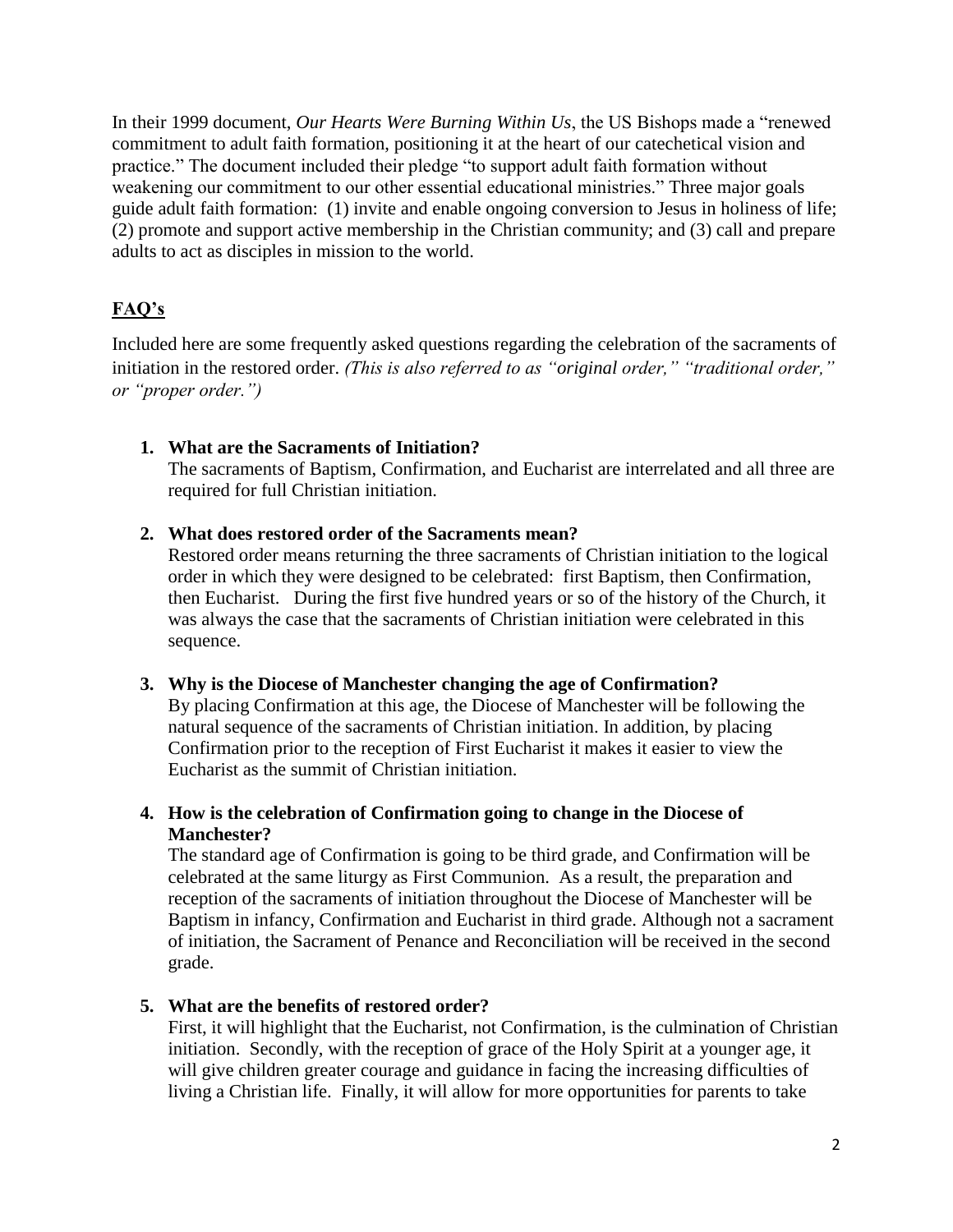their rightful place as the primary educators of faith formation. It places sacrament preparation at an age when children are naturally more open and receptive to participating with their parents.

#### **6. Does the Church require a certain age for Confirmation?**

Both the *Rite of Confirmation* and the *Code of Canon Law (Canon #891)* set the age of discretion (age 7) as the age for Confirmation. In 2002, the USCCB designated the age for Confirmation to be between the age of discretion and age 16, and gave local bishops the ability to determine their own policies within that range.

#### **7. How will children be able to make an adult commitment to the Church if they are confirmed prior to First Eucharist?**

This question reflects a common misconception that the Sacrament of Confirmation signifies maturity and adult commitment to the Church. The maturity that is required for receiving any of the sacraments of Christian initiation is only what is age-appropriate. The Church expects interior dispositions of readiness, such as understanding and freedom, that are realistic at any given age, nothing more. To celebrate Confirmation requires nothing more by way of age-appropriate maturity than to receive the Eucharist. An authentic, mature commitment to Christ and the Church is expressed in lifelong participation in the Eucharist and apostolic life of the Church.

#### **8. How can a young child know everything about the faith?**

It is impossible to know everything about the faith. Faith Formation is a lifelong process. All youth, kindergarten through high school, are expected to be engaged in faith formation. Adults need to continually learn about the faith, read the scriptures, receive the sacraments, and serve the church and the world thought acts of mercy.

#### 9. **If children are confirmed earlier, won't they drop out of faith formation?**

They might. It depends on their parents. Confirmation has been misunderstood and often viewed as graduation from faith formation. Growth in the understanding and living out of our faith is the result of a lifelong effort. Parents have the first responsibility of being an example of Jesus Christ to each other and living the Gospel each day. Children will stay in faith formation if they see their parents striving to grow in holiness through family prayer, scripture reading, Sunday Mass, regular Confession, and living a life of service and charity.

#### **10. How will restored order affect youth ministry?**

Restored order provides great opportunities to revitalize youth ministry. The sacrament of Confirmation can be misused as a carrot to motivate attendance. Instead of drawing teens by our own creative efforts and quality ministry, we easily fall into requiring them to be present. This can lead teens to feel they are captives and being forced to attend meetings. Also, because the sacrament tends to be the focus and goal, few teens stay involved once Confirmation is celebrated. The sacrament is an initiation into Christian discipleship. By confirming at the time of First Communion, we make it very clear that Confirmation is not the end but the beginning, not graduation but initiation into a life of continued growth